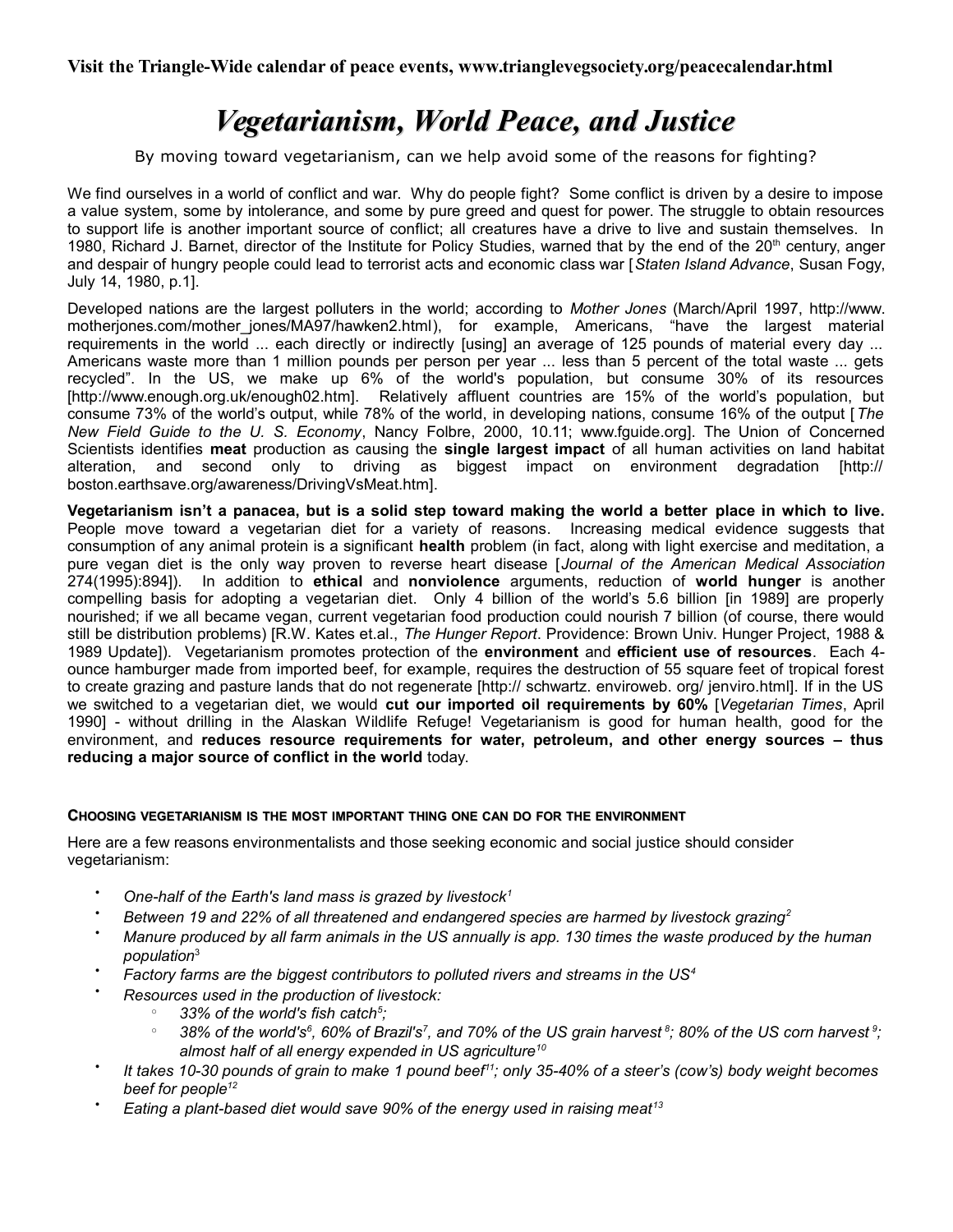- 1. Brown, Lester , et al., *Vital Signs 1994*, Worldwatch Institute, 1994, pg. 32.
- 2. Losos, et al., *The Living Landscape,* Wilderness Society and Environmental Defense Fund, 1993, pg. 20.
- 3. US Senate Committee on Agriculture, Nutrition, & Forestry, *Animal Waste Pollution in America: An Emerging Problem*, Dec. 1997.
- 4. EPA workgroup report 1994, cited in Mason, Jim. "Fowling the Waters," *E Magazine*, Sep/Oct 1995, pg. 33.
- 5. Brown, Lester and Gary Gardner*, State of the World 1996*,W.W. Norton & Company, New York, 1996 pg. 93.
- 6. Lappe, Frances Moore, *Diet for a Small Planet*, 10<sup>th</sup> Anniversary edition (New York: Ballantine Books, 1982), pg. 69.
- 7. Brown, Lenssen and Kane, *Vital Signs 1995*, Worldwatch Institute, 1995, pg. 137.
- 8. USDA, Economic Research Service, "World Agric. Supply and Demand Estimates, WASD-256," July 11, 1991, tables 256,-7, -16, -19, -23.
- 9. USDA, Agricultural Statistics 1989; pg. 31, table 40, "Corn: Supply and Disappearance US, 1974-1988".
- 10. Source [8], pg. 17.
- 11. Michael Baker, "For Livestock Farmers", *American Agriculturist* no. 15, Aug. 1995. [cited in source [13], pg. 164]
- 12. Ray Herren, The Science of Animal Agriculture. Albany: Delmar Publishers, 1994, p.76. [cited in source [13], pg. 164]
- 13. Marcus, Erik. *Vegan: The New Ethics for Eating*, 1997.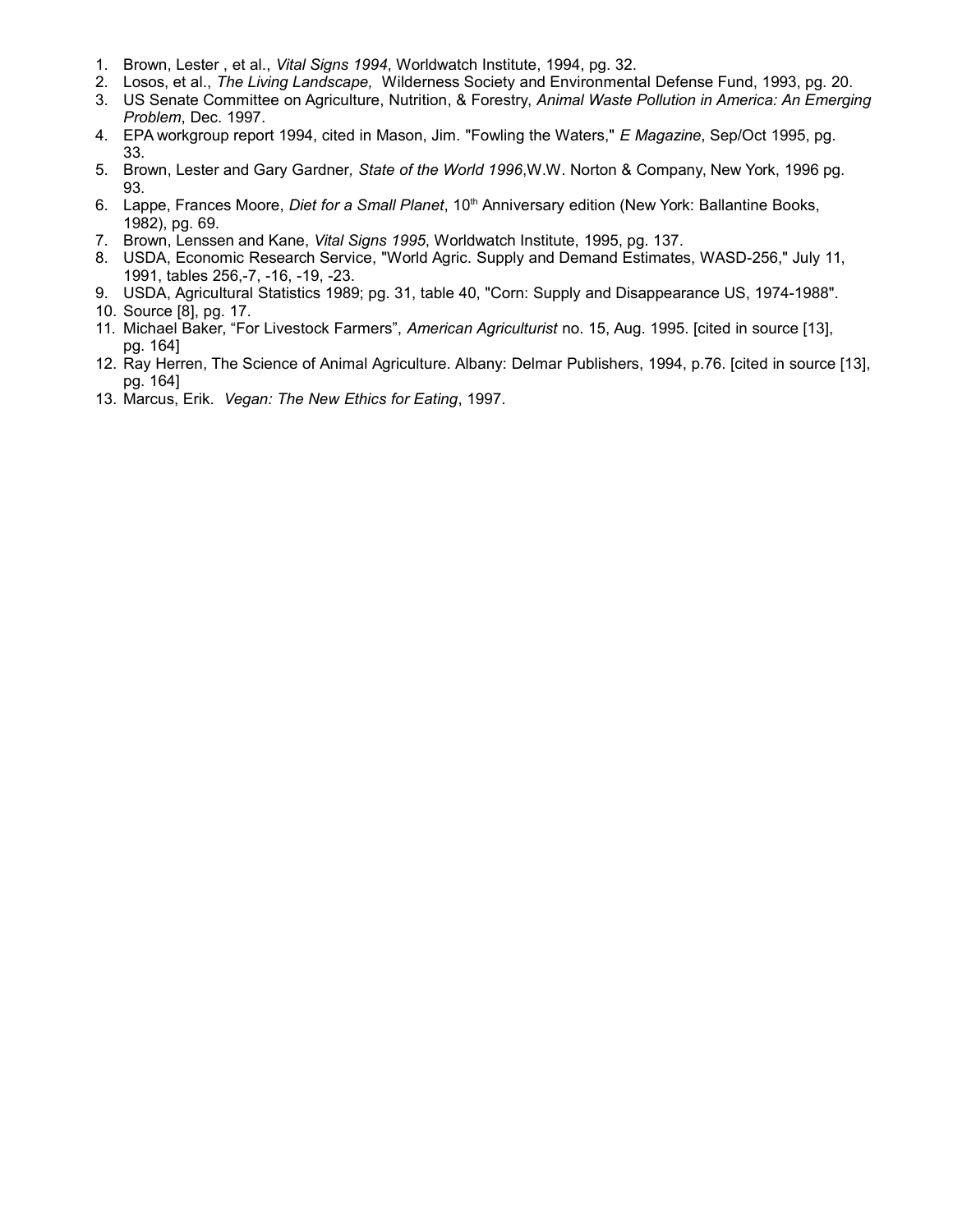### **From Professor Richard Schwartz, Ph.D.** (http://jewishveg.com/schwartz/peace.html)

Just as scarcity of food can lead to war, so can scarcity of sources of energy. The dependence of affluent countries on oil from the Middle East [is] ... a major factor behind the ... conflict[s]. …

Meat-centered diets contribute to energy shortages, a prime factor in threats of war today. In the United States, an average of 10 calories of fuel energy are required for every calorie of food energy obtained. (The main contributors to this are feedlot cattle raising and deep-sea fishing, which are very energy-intensive).

To produce one pound of steak (500 calories of food energy) requires 20,000 calories of fossil fuels, most of which is expended to produce feed-crops. It requires 78 calories of fossil fuel for each calorie of protein obtained from feedlot produced beef. Grains and beans require only two to five percent as much fossil fuel. Energy input to the US food system now accounts for about 16.5% of the total energy budget.

Feeding people rather than factory-bred animals requires far less irrigation, fertilizer, pesticides, mechanization, refrigeration, and processing, all of which consume much energy. … If all the petroleum reserves in the world were devoted solely to feeding a typical North American diet to the world's more than 4 billion people, all the world's oil would be used in only 13 years. … [in October 2001, we're up to over 6 billion]

One of the world's most explosive areas, the Middle East, has suffered from severe water shortages recently. The standard [US] diet … requires 4200 gals. of water/day (for animals' drinking water, irrigation of crops, processing, washing, cooking, etc.) A person on a pure vegetarian diet requires as little as 300 gals./day. The production of one pound of steak uses 2500 gallons of water, while only 25 gallons are required to produce a pound of potatoes. Livestock production consumes over 80% of the water used in the US, and this water is becoming increasingly scarce.

If the entire US population were total vegetarians, no irrigation water at all would be needed to produce our food.

#### **The relationship between the meat-based resource usage and war is dramatized by the following dialogue from Plato's** *Republic***:**

and there will be animals of many other kinds, if people eat them? *Certainly.*

And living in this way we shall have much greater need of physicians than before? *Much greater.* And the country which was enough to support the original inhabitants will be too small now, and not enough? *Quite true.*

Then a slice of our neighbors' land will be wanted by us for pasture and tillage, and they will want a slice of ours, if, like ourselves,

they exceed the limit of necessity, and give themselves up to the unlimited accumulation of wealth? *That, Socrates, will be inevitable.*

And so, we shall go to war, shall we not? *Most certainly*.

#### **World watch Institute July 1998 Briefing** (http://www.worldwatch.org/alerts/pr980704.html)

In a world where an estimated one in every six people goes hungry each day, the politics of meat consumption are increasingly heated, since meat production is an inefficient use of grain - the grain is used more efficiently when consumed directly by humans. Continued growth in meat output is dependent on feeding grain to animals, creating competition for grain between affluent meat eaters and the world's poor.

Global meat consumption is highly concentrated, dominated by only a few nations. The United States and China, which contain 25 percent of the world's population, combine to consume 35 percent of the world's beef, over half of the world's poultry, and 65 percent of the world's pork. If Brazil and the European Union are included, this group consumes over 60 percent of the world's beef, over 70 percent of the world's poultry, and over 80 percent of the world's pork. ... Only the United States ranks high for all three major meats: beef, pork and chicken.

Join **Triangle Vegetarian Society** at our monthly potlucks and restaurant reviews, as well as many special events, including discussions on peace, ethics, environment, social justice, and religion. Membership: \$15 (\$20 family, \$10 student); TVS, POB 3364, Chapel Hill, NC 27515, 919-489-3340, www.trianglevegsociety.org,

**Triangle** Vegetarian **Society** (TVS)

tvs@ivu.org. Don't miss our upcoming Thanksgiving feast and raffle, which features a tremendous gourmet spread of food for \$18-22; details at